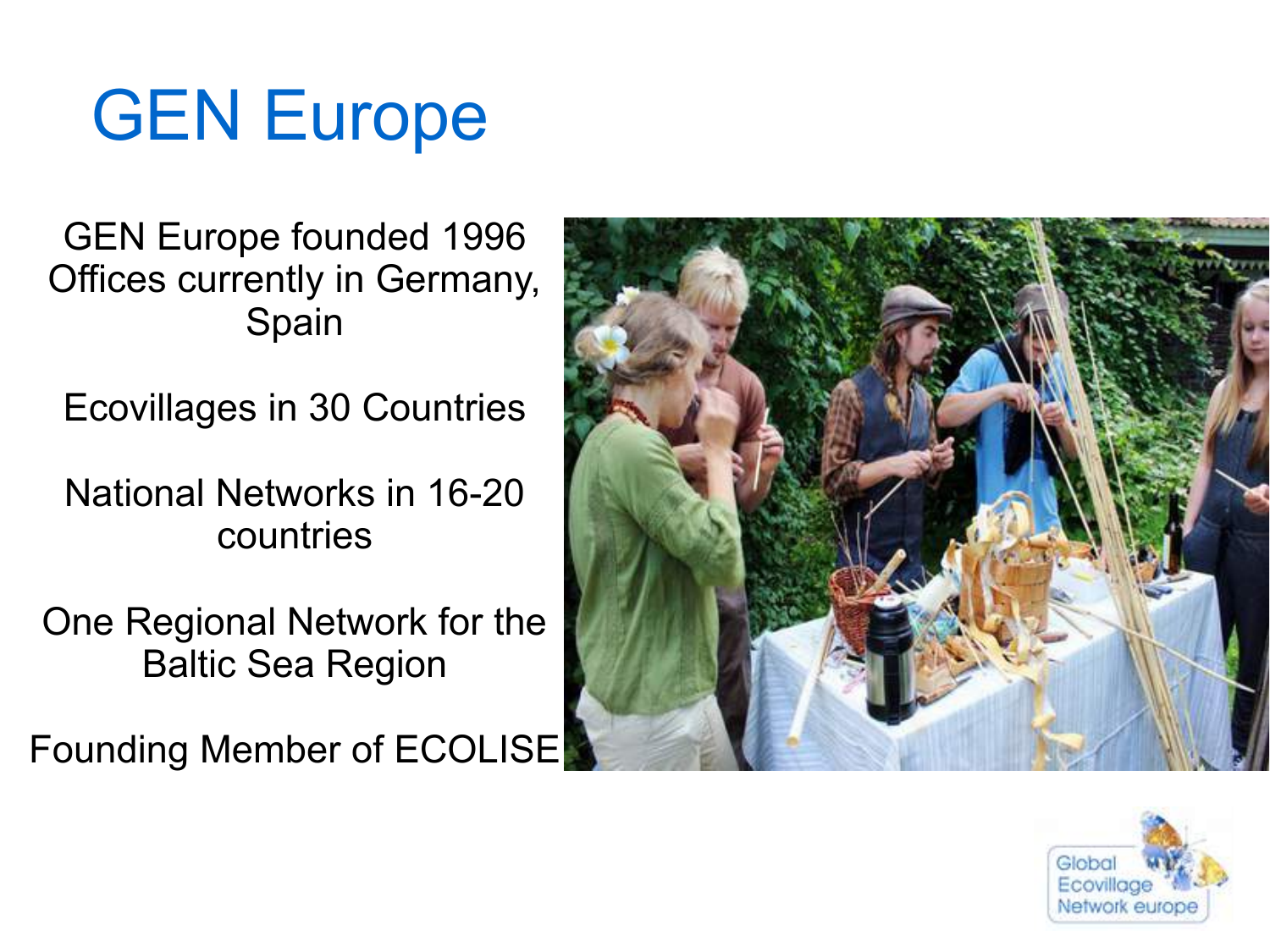## GEN Europe's Members



### 62 Full Members

### 50 Aspiring Members

### 157 Supportive Members

Source: annual report 2015

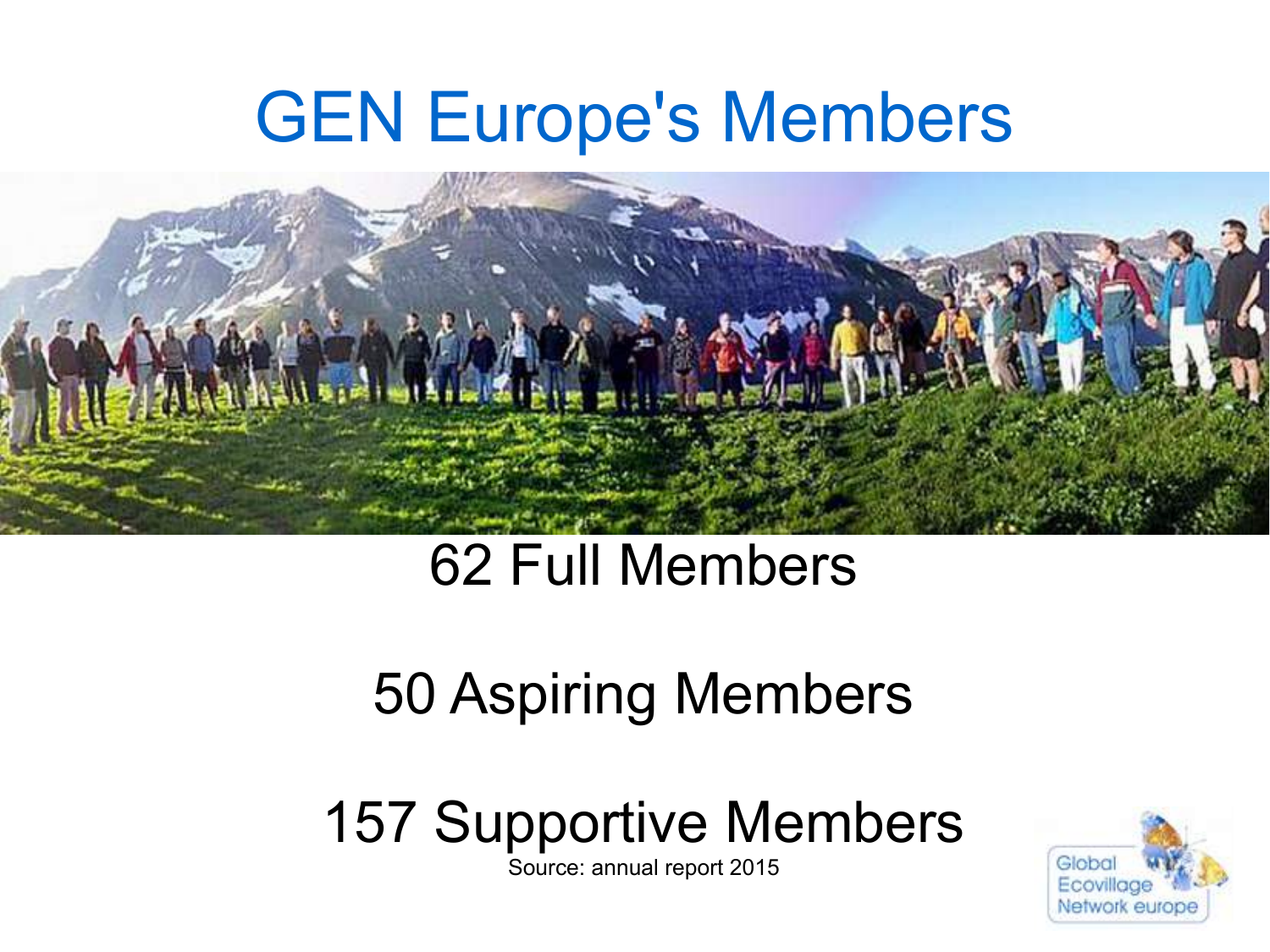# GEN Europe's Mission

**GEN Europe** promotes the development of sustainable settlements in Europe

**GEN Europe** communicates the benefits of the ecovillage experience to policy-makers, planners, professionals and the wider public

**GEN Europe** works to strengthen the capacity of individual ecovillages as well as national ecovillage networks

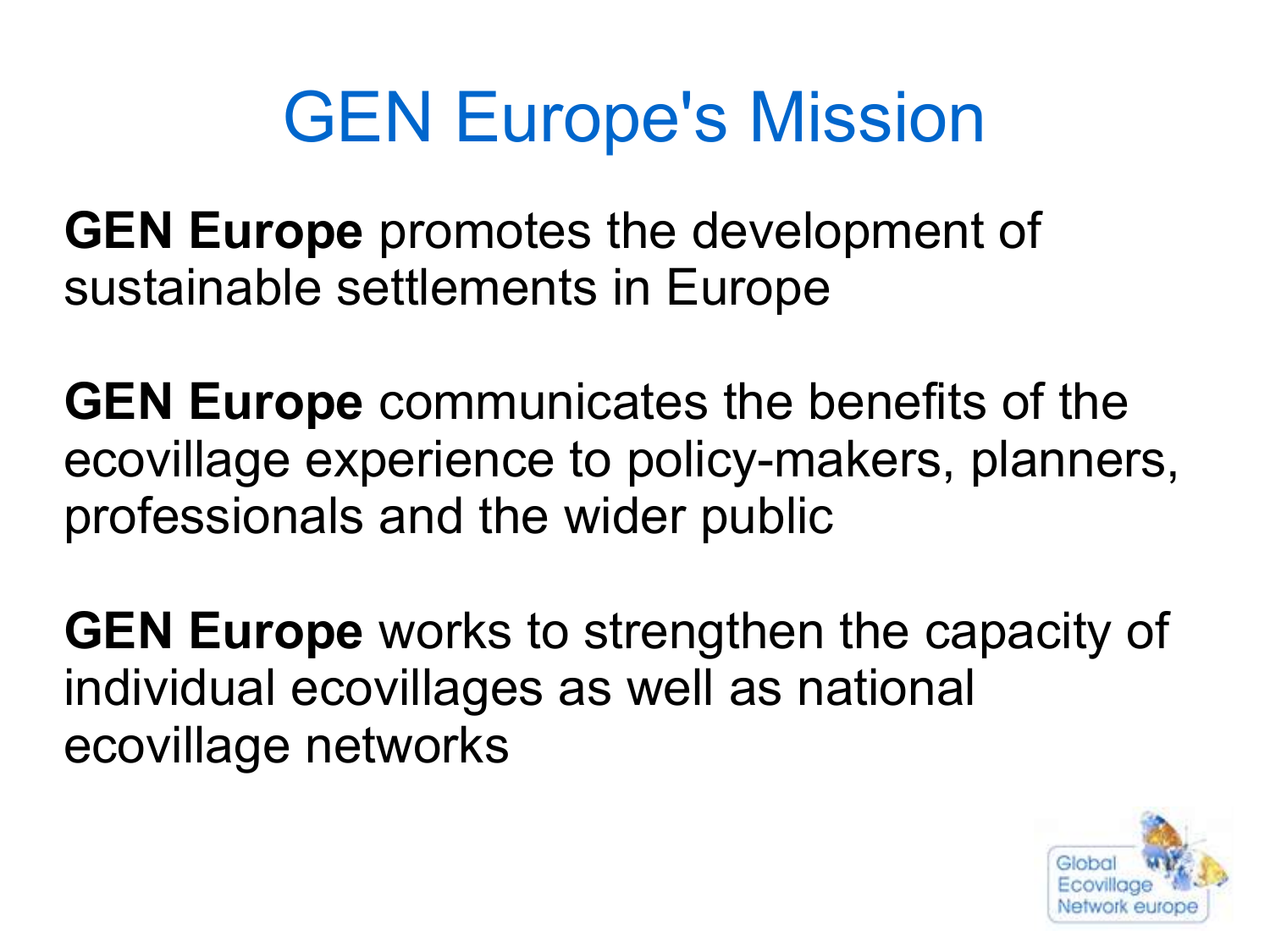## Our National Networks

**CN National Nationalist** 

**Austria: GEN-Austria Bulgaria: Bulgarian Ecovillage Network (BEN) Denmark: Landsforeningen for Okosamfund (LOES) Estonia: GEN-Estonia Finland: GEN Finland SKEY France: Colibris Germany: GEN Deutschland - Netzwerk für Gemeinschaften e.V. Hungary: GEN Hungary Iberia (Portugal + Spain): Red Ibérica de Ecoaldeas (RIE) Italy: Rete Italiana Villaggi Ecologici (RIVE) Israel: GEN-Israel Netherlands: Ecodorpen Netwerk Nederland & GEN NL Norway: Norske Økosamfunn Forening Russia: Russian Ecovillage and Eco-initiative Network (REEN) Sweden: Ekobyarnas Riksorganisation (ERO) Switzerland: GEN Suisse Turkey: Turkish National Network Ecoyer**

**Macro-regional: Baltic Ecovillage Network (BEN)**

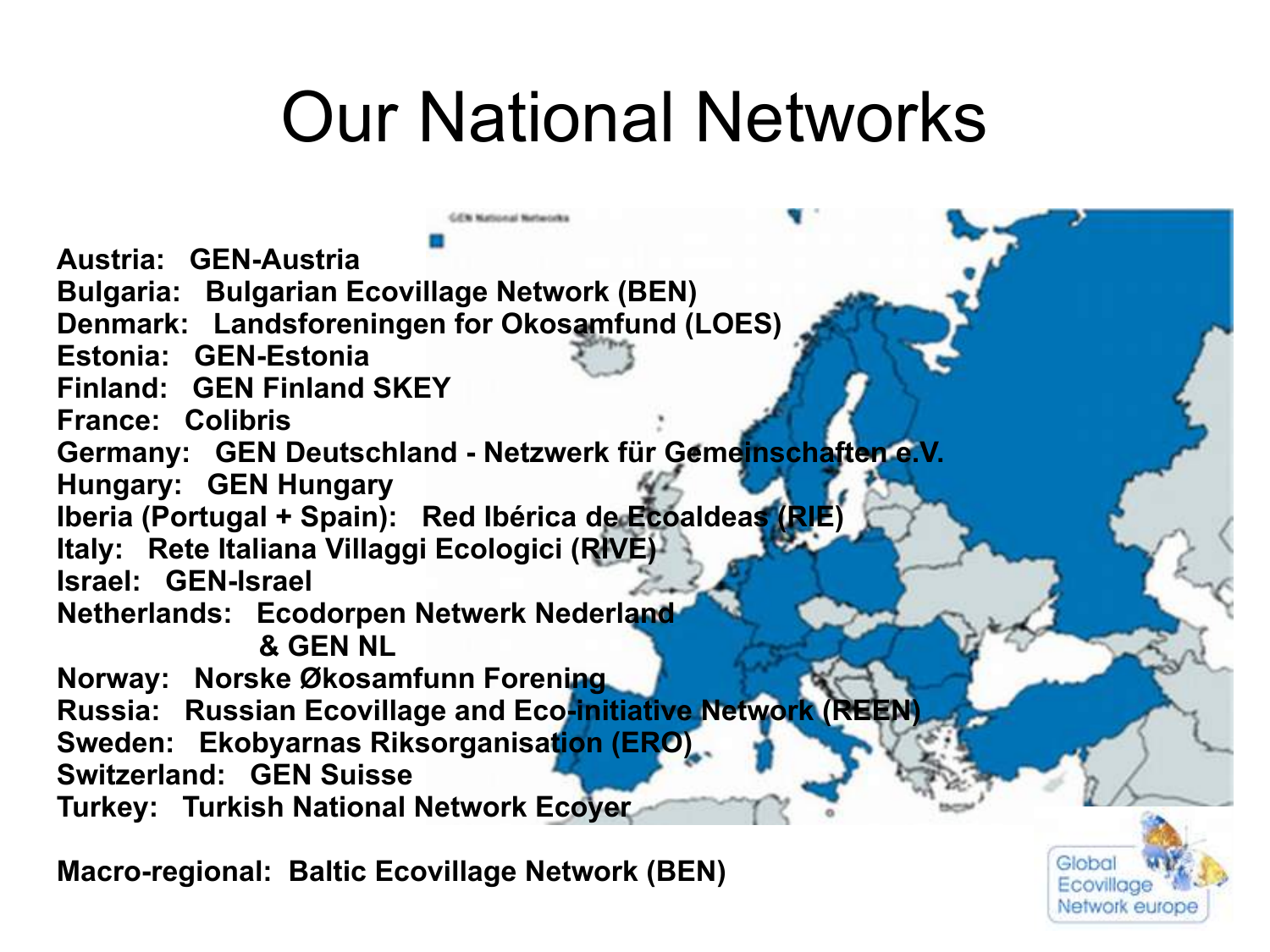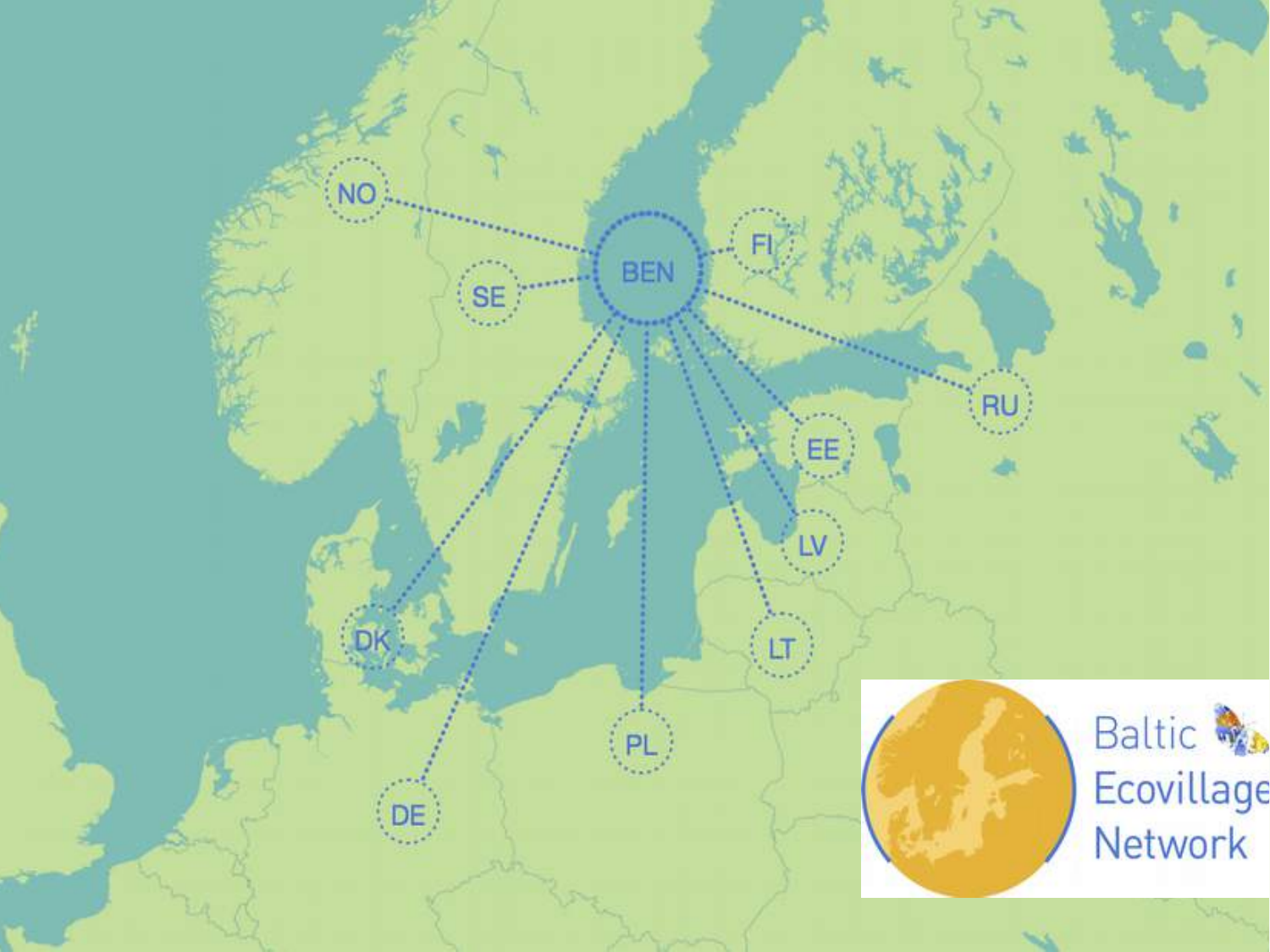# Focuses of Intentional Ecovillages

#### **Cultural ecovillages**

- Heritage/Retro
- Food (Vegan/Vegetarian/Raw)
- Art
- Music/Instruments
- Dance/Drama

#### **Political ecovillages**

- Shared Economy Communes (Komunja)
- Peace/Non-violence

#### **Religious ecovillages**

- Catholic
- Khrisna
- **Early Christian**
- Vedic
- Buddhist
- Shamanic

#### **Spiritual Ecovillages**

• Gaia

•

- New Age
- Anastasia
- **Anthroposophic**

#### **Social and Health ecovillage**

- Yoga/Meditation
- Rainbow/Council
- Self-Therapy
- Free Love
- **Camphill**

#### Inter-generational **Environmentalist ecovillages**

- **Permaculture**
- Organic/Biodynamic Farming
- Nature

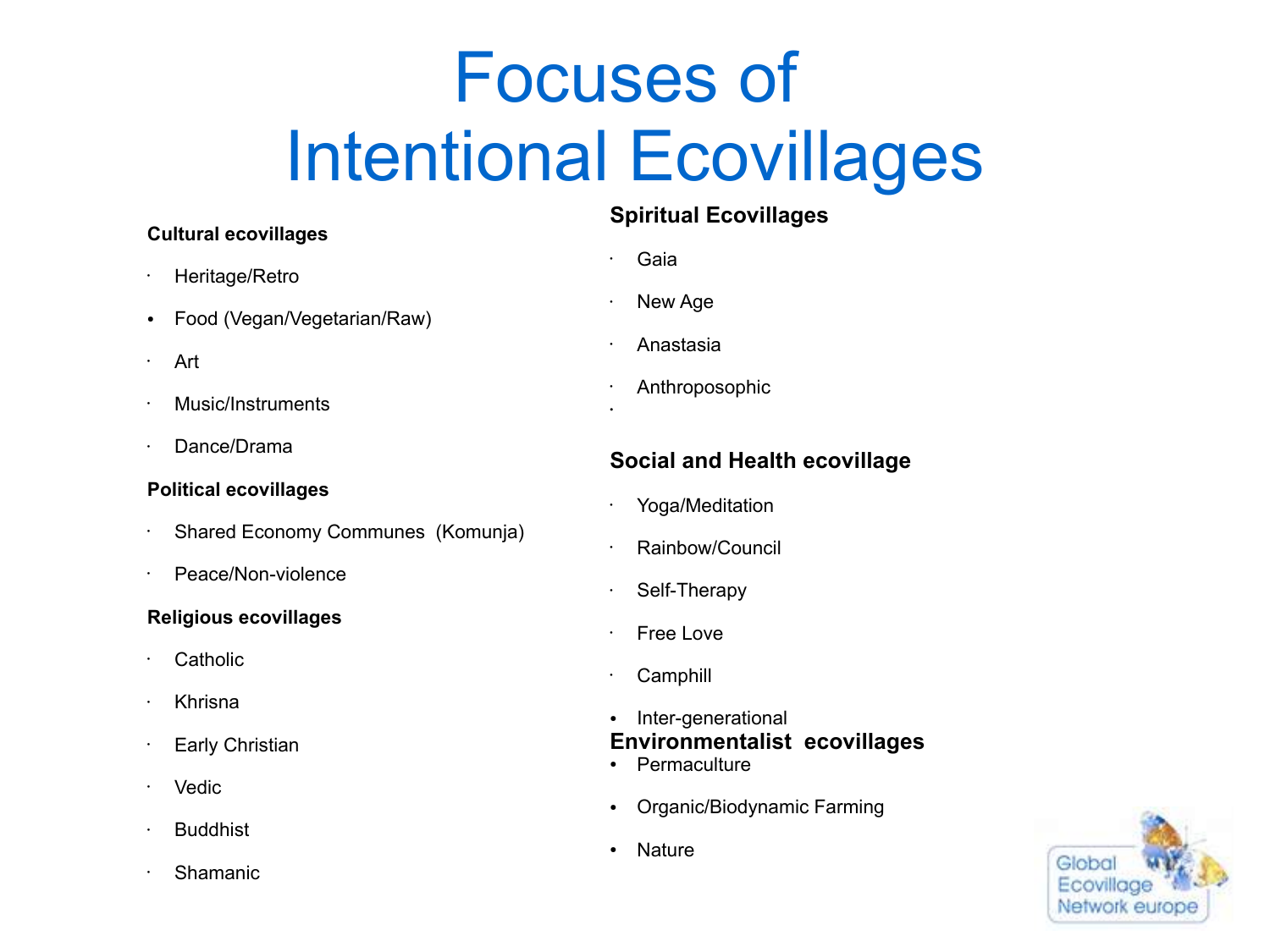## RefuGEN